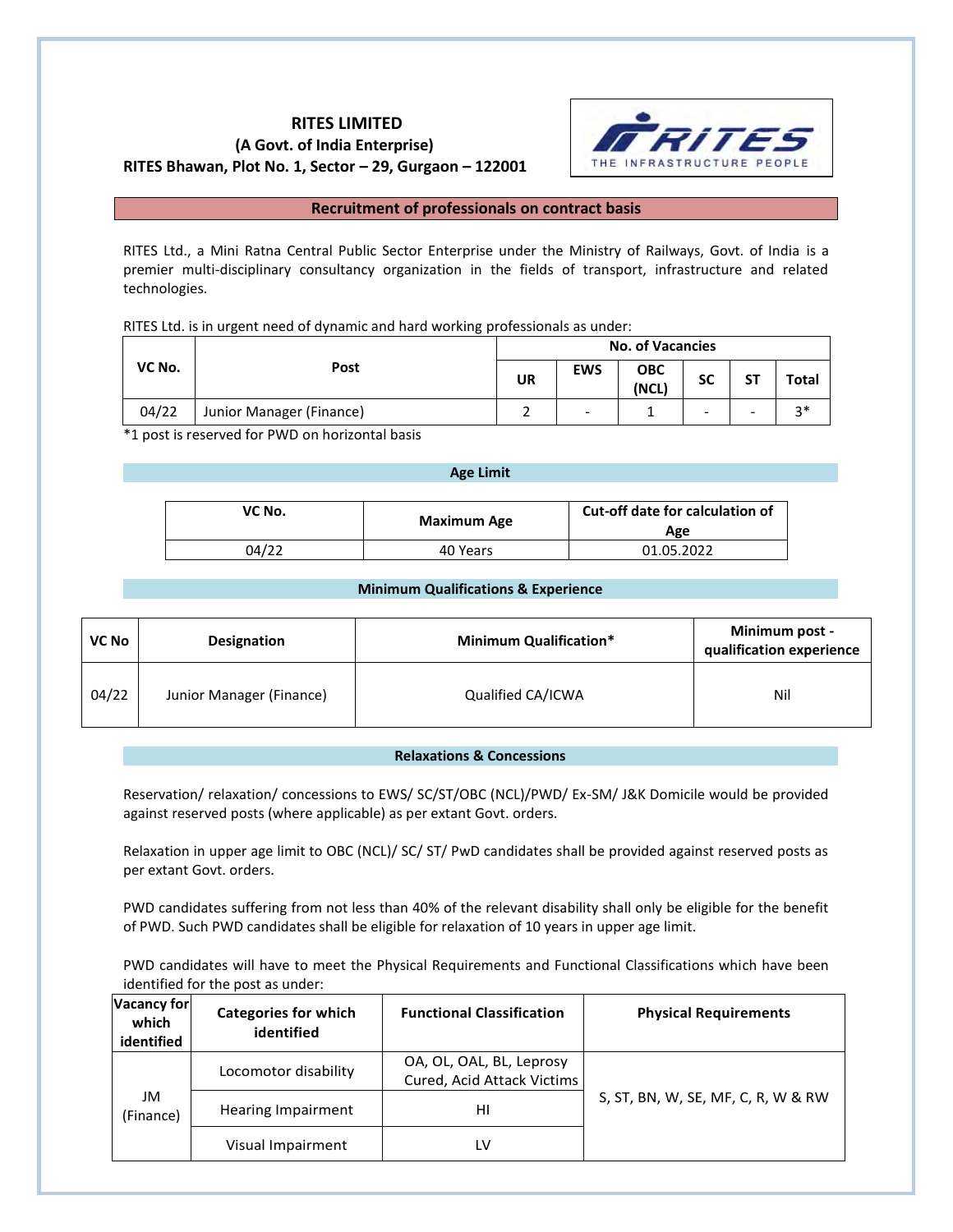Functional Classification & Physical Requirement:

| Code        | <b>Functional Classification</b> | Code      | <b>Physical Requirements</b> |
|-------------|----------------------------------|-----------|------------------------------|
| 0H          | Orthopaedically Handicapped      | S         | Sitting                      |
| VH.         | <b>Visually Handicapped</b>      | <b>ST</b> | Standing                     |
| HН          | Hard of Hearing                  | W         | Walking                      |
| OL          | One leg                          | SE.       | Seeing                       |
| 0A          | One arm                          | H         | Hearing/Speaking             |
| BA          | <b>Both Arms</b>                 | <b>RW</b> | <b>Reading and Writing</b>   |
| BН          | <b>Both Hands</b>                | C         | Communication                |
| <b>MW</b>   | <b>Muscular Weakness</b>         | MF        | Manipulation by fingers      |
| OAL         | One arm one leg                  | <b>PP</b> | Pulling & Pushing            |
| BLA         | Both Legs and Arms               |           | Lifting                      |
| <b>BLOA</b> | Both Legs one Arm                | КC        | Kneeling & Crouching         |
| LV          | Low Vision                       | BN        | Bending                      |
| B           | <b>Blind</b>                     | М         | Movement                     |
| PD.         | <b>Partially Deaf</b>            | JU        | Jumping                      |
| <b>FD</b>   | <b>Fully Deaf</b>                | <b>CL</b> | Climbing                     |
| <b>BL</b>   | <b>Both legs</b>                 |           |                              |
| D           | Dwarfism                         |           |                              |
| <b>CP</b>   | Cerebral Palsy                   |           |                              |
| LC          | Leprosy Cured                    |           |                              |
| AAV         | <b>Acid Attack Victims</b>       |           |                              |
| <b>MD</b>   | <b>Multiple Disabilities</b>     |           |                              |

The above list is subject to revision.

#### **Selection Process**

On the basis of applications received, eligible candidates will be required to appear in the written test (Off-Line/On-Line). The candidates may be shortlisted for selection on the basis of performance in the written test. The company reserves the right to shortlist the number of candidates for selection out of eligible candidates. Due to prevalent pandemic situation, based on the requirement and discretion of RITES, selection process may be conducted online.

Based upon the performance in the Written Test, and fulfilling the conditions of eligibility; candidates shall be shortlisted for Interview.

The weightage distribution of various parameters of the selection shall be as under:

| Written Test | $\sim$     | 80%                                                                                            |
|--------------|------------|------------------------------------------------------------------------------------------------|
| Interview    | $\sim$ $-$ | 20%                                                                                            |
|              |            | (Technical & Professional proficiency - 10 %; Personality Communication & Competency $-10\%$ ) |
| Total        | $\sim$     | 100%                                                                                           |

A minimum of 50% marks for UR/EWS (45% for SC/ST/OBC (NCL)/ PWD against reserved posts) in written test and a minimum of 60% marks for UR/EWS (50% for SC/ST/OBC (NCL)/ PWD against reserved posts) in interview will be required to enable the candidate to be considered for placement on panel. There will be no minimum qualifying marks required in the aggregate.

Appointment of selected candidates will be subject to their being found medically fit in the Medical Examination to be conducted as per RITES Rules and Standards of Medical Fitness for the relevant post.

Candidates have the option to appear for interview either in Hindi or English.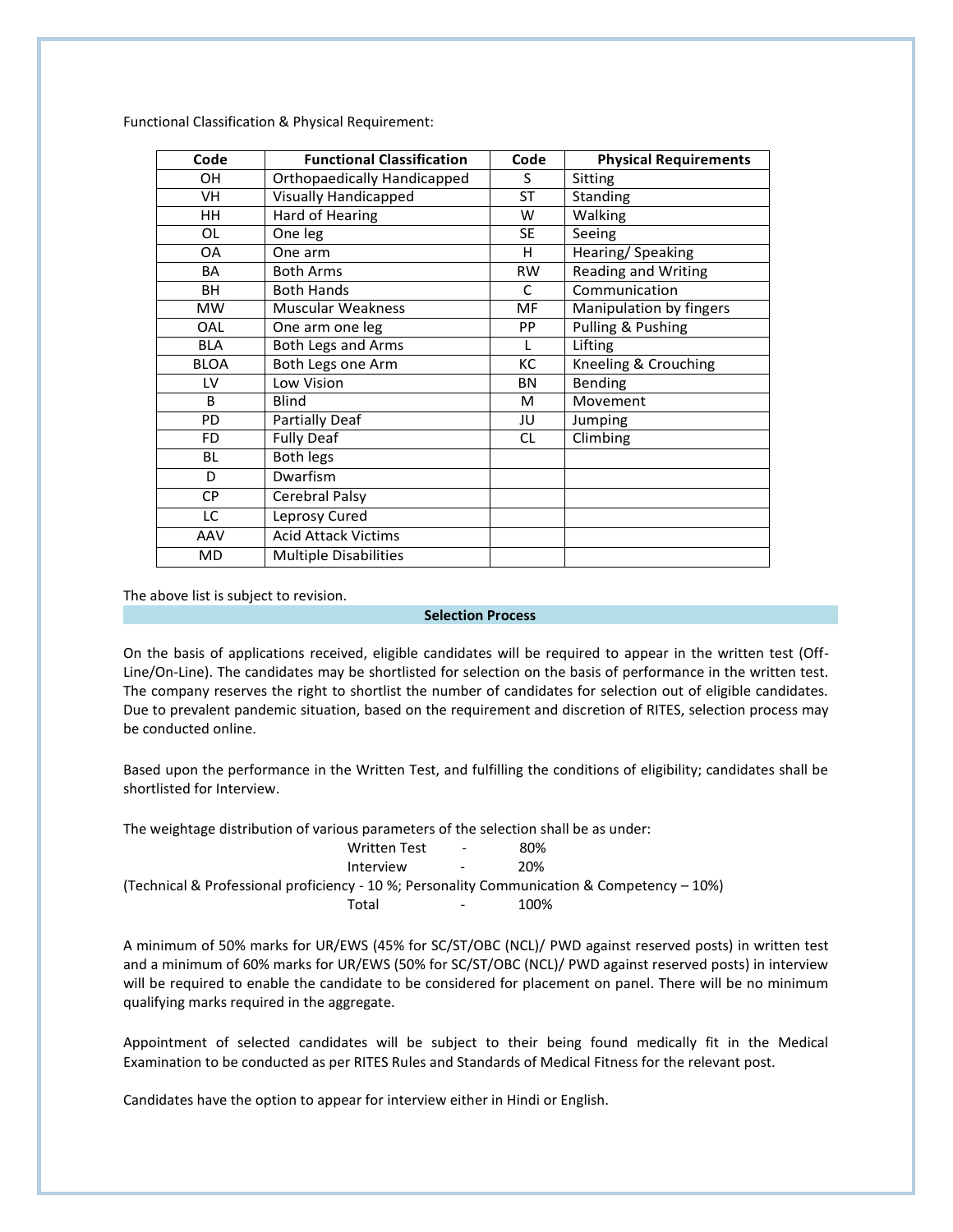## **Nature & Period of Engagement**

The appointment shall be purely on contract basis initially for a period of one year, extendable until completion of the assignment subject to mutual consent and satisfactory performance.

Selected candidates shall be liable for posting anywhere in India as per Company requirements.

## **Remuneration**

Pay, allowances and perks for the post would be as under:

| Post                           | <b>Basic pay</b><br><b>Allowances</b>                                         |                                                                                                                     | Other perks                                                                                                                           |
|--------------------------------|-------------------------------------------------------------------------------|---------------------------------------------------------------------------------------------------------------------|---------------------------------------------------------------------------------------------------------------------------------------|
| Junior<br>Manager<br>(Finance) | Rs. 18,720/- (1 to<br>3 % annual<br>increment based<br>on the<br>performance) | 65% in Non-metro<br>cities<br>70% in Metro Cites<br>other than<br>Mumbai/Bangalore<br>75% for Mumbai/<br>Bangalore. | Medical & Accidental<br>Insurance for self and<br>Employer's<br>contribution towards<br>PF @ 12% would be<br>borne by the<br>company. |

The Consolidated monthly Gross Emoluments including PF contribution of Employer for posting in Non – Metro city comes out to be ₹ 33, 134/- which results in CTC of 3.97 LPA.

# **Remuneration mentioned above is only indicative. Actual remuneration shall depend upon place of posting and other terms & conditions of appointment**.

#### **Fees**

The candidates will have to deposit the under mentioned amount of fees during online application:

| Category                   | Fee                             |  |
|----------------------------|---------------------------------|--|
| General/OBC Candidates     | Rs. 600/- plus applicable taxes |  |
| EWS/ SC/ST/ PWD Candidates | Rs. 300/- plus applicable taxes |  |

For any difficulty/ queries regarding fee payment, candidates may contact on following only:

Helpdesk No: 011 – 33557000 Extension Code - 13221 Helpdesk e-mail id: pghelpdesk@hdfcbank.com

## **Note:**

- a) Candidates should note that the fee submitted through any other mode except the mode specified, will not be accepted by RITES and such applications will be treated as without fee and will be summarily rejected.
- b) Persons with disabilities are given concession in the fee provided they are otherwise eligible for appointment. A PWDs candidate claiming age relaxation/fee concession will be required to submit along with their Detailed Application Form, certified copy of the PWD certificate as per latest GOI format.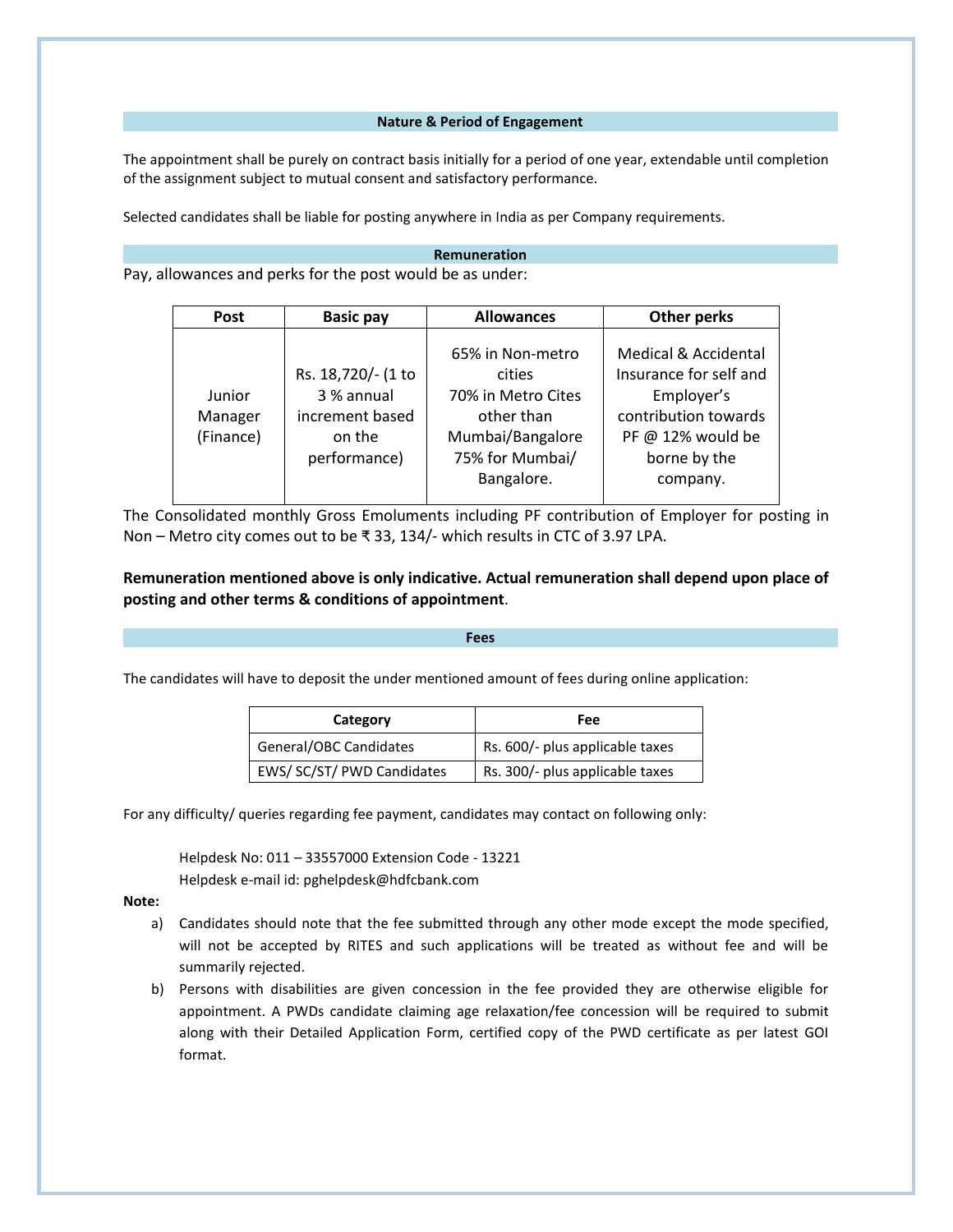#### **How to Apply**

- 1. **Before applying candidates should ensure that they satisfy the necessary conditions and requirements of the position.**
- 2. Interested candidates fulfilling the above laid down eligibility criteria are required to apply online in the registration format available in the Career Section of RITES website, [http://www.rites.com.](http://www.rites.com/)
- 3. While submitting the online application; the system would generate 'Registration No.' on top of online form filled up by the candidate. Note down this "Registration No." and quote it for all further communication with RITES Ltd.
- 4. While filling up the required details, candidates are advised to carefully and correctly fill the details of "Identity Proof". Candidates are also advised to note the same and ensure the availability of the same Identity Proof as it will be required to be produced in original at later stages of selection (if called).
- 5. **After filling up the required details under the "Fill/ Modify Application Form", click on "Make payment". The payment details show the amount to be paid to the bank based on your category.**

# **Applications without successful fee payment shall be treated as incomplete and shall be summarily rejected.**

- 6. A copy of this online **APPLICATION FORM** containing the registration number is to be printed, signed, and furnished along with **SELF-ATTESTED COPIES** of the following documents in the given order only (from top to bottom) **At The Time Of Selection (If Called):**
	- a. 2 recent passport size colour photographs
	- b. High School certificate for proof of Date of Birth
	- c. Certificates of Academic & Professional qualifications and statements of marks of all the qualifications for all semesters/years (Xth, XIIth, Diploma/ Graduation/ Post-Graduation as applicable)
	- d. EWS/ SC/ST/OBC Certificate in the prescribed format by Govt. of India (if applicable)
	- e. Proof of Identity & Address (Passport, Voter ID, Driving License, Aadhaar Card etc)
	- f. PAN Card
	- g. Proof of different periods of experience as claimed in the Application Form (if applicable)
	- h. Any other document in support of your candidature
	- i. PWD Certificate as per latest format (if applicable).

# 7. **No documents are to be submitted at present. Candidates may be asked to submit relevant documents at a later stage if so required.**

- 8. Please keep copies of experience certificates from your previous employment in respect of claims made by you in your application and are required to be produced at later stages of selection (if called). In respect of current employment, **experience certificate/ joining letter along with last months' salary slips, or, Form 16 and other documents** which clearly prove your continuity in the job are to be attached. In case your claim is not established from the proofs submitted by you; your application is liable to be rejected. Please check your claims and certificates submitted by you carefully. Incomplete application, or, insufficient proof would entail rejection of your application. No claims would be entertained at a later stage.
- 9. For proof of CTC/ salary, candidates shall have to submit a copy of their last Form No. 16/ Earning Card/ salary slip/ Appraisal letter/ any other suitable document.
- 10. Community certificate (SC/ST/OBC NCL) should be in the format prescribed by Government of India only. OBC candidates included in the Central List with certificate not more than 12 months old (with clear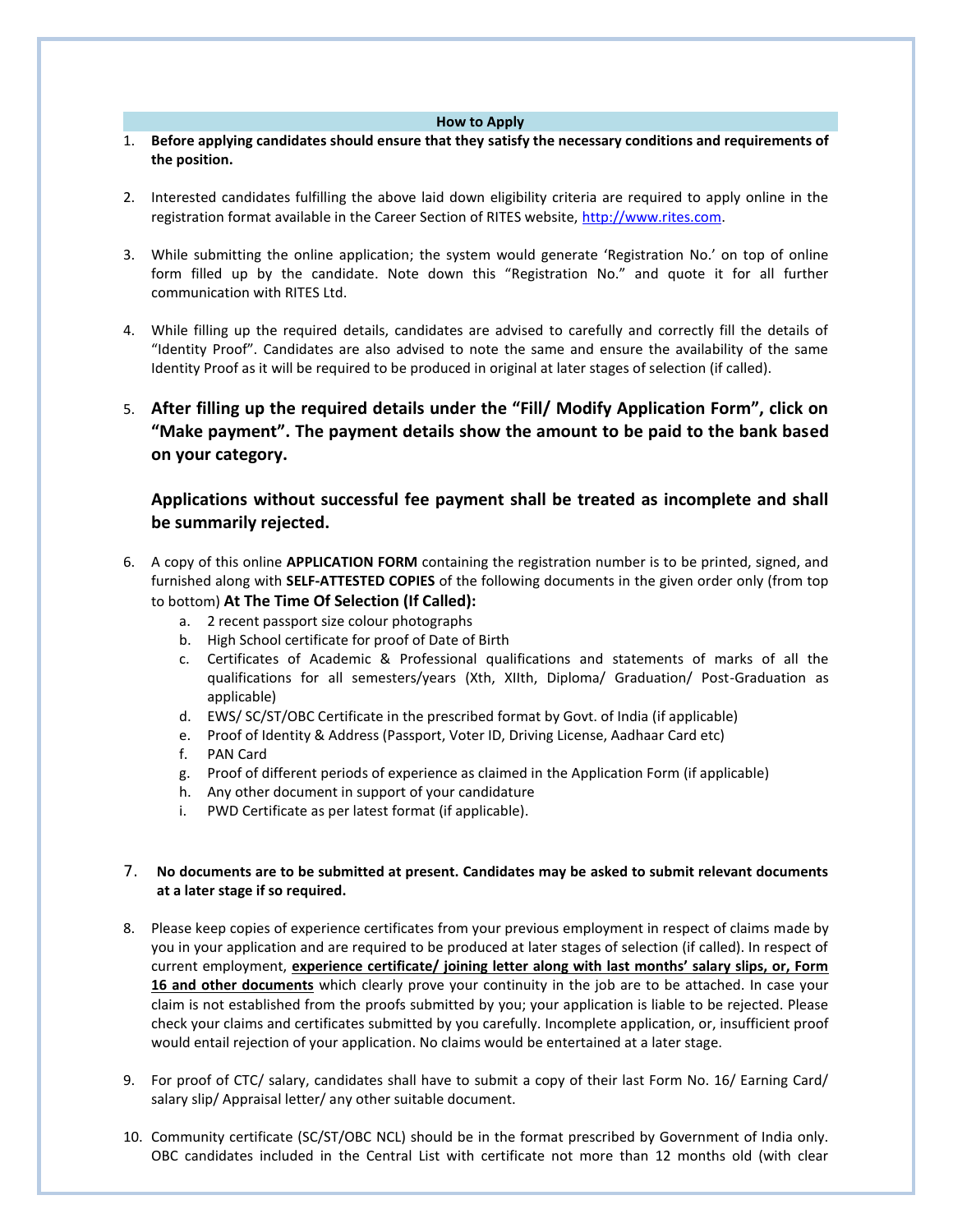mention of candidate not belonging to "Creamy Layer") in the GOI prescribed format only will be considered for the posts reserved for OBC. EWS certificate should also be as per Gov. of India format.

- 11. The candidates are also advised to keep a copy of Application Form with them and to carry the same at the time of the Interview (if called).
- 12. The **original testimonials/documents along with one self-attested copy** will have to be produced by the candidate(s) at the time of selection (if called).
- 13. Applications received after the last date of receipt of Application Form and documents shall be rejected. RITES Ltd. does not bear any responsibility for any delay for any reason whatsoever.
- 14. Departmental candidates of RITES and candidates working in Government Departments/ PSU shall be allowed to join RITES only after being properly relieved from their parent organization.
- 15. Candidates not fulfilling the minimum laid down criteria advertised with respect to educational qualifications, age, and experience for selection to the respective post, would not be able to register online.
- 16. Candidates should submit only single online application for one vacancy and details once submitted in the application form cannot be altered. A valid e-mail ID is essential for submission of the online application. RITES will not be responsible for bouncing of any e-mail sent to the candidates.
- 17. If any claim made by a candidate is found to be incorrect, his/her candidature shall be summarily rejected.

# **Venue & Time**

| S. No. | <b>Selection Round</b>                                                                                                               | <b>Venue &amp; Date</b>                                                                                 |
|--------|--------------------------------------------------------------------------------------------------------------------------------------|---------------------------------------------------------------------------------------------------------|
|        | <b>Written Test</b>                                                                                                                  | 6 different locations across India*<br>(Exact address shall be communicated to the<br>candidates later) |
|        | Interview/<br>Personal<br>Document<br>Verification<br>(Subject to performance in Written $\vert$ the shortlisted candidates<br>Test) | Venue for the selection shall be communicated to                                                        |

Candidates are required to give two preferences for their choice of center for the Written Test at the time of online application. Although efforts shall be made to allot a center of choice to the candidates, however RITES reserves the right to allot to a candidate a center which was not indicated as his preference.

Test Centers for Written Test\*:

| S. No. | City          |
|--------|---------------|
|        | Delhi/Gurgaon |
|        | Kolkata       |
| 3      | Chennai       |
|        | Mumbai        |
| 5      | Hyderabad     |
|        | Nagpur        |

**\*All centers except Delhi/ Gurgaon are tentative and will depend on number of candidates and discretion of RITES.** 

Exact Date, time and details of venue of the selection shall be communicated to shortlisted candidates.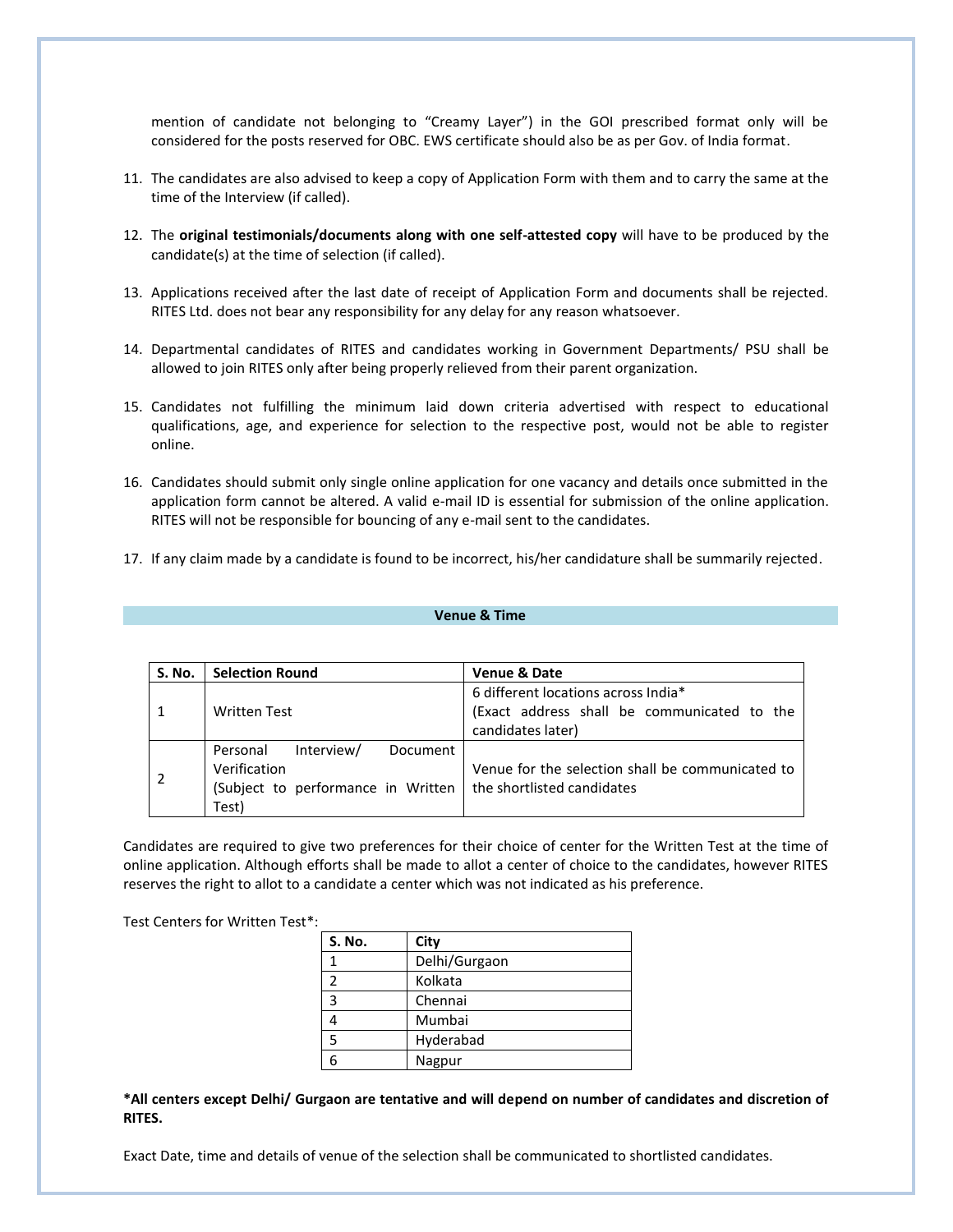| <b>Syllabus</b>             |                                                                                                                                                                          |  |  |  |
|-----------------------------|--------------------------------------------------------------------------------------------------------------------------------------------------------------------------|--|--|--|
| Area                        | Topic                                                                                                                                                                    |  |  |  |
|                             | Ind As 7, 16, 19, 23, 24, 37, 110, 115, 116                                                                                                                              |  |  |  |
| Accountancy                 | Standalone Financial statements as Schedule III of companies Act and its analysis<br>Ratio Analysis<br><b>Budgeting</b><br>Working capital - Concept and Estimation      |  |  |  |
|                             | Concepts of costing e.g Marginal/absorption/standard costing                                                                                                             |  |  |  |
|                             | Provision of Companies Act related to Accounts, audit and Corporate governance                                                                                           |  |  |  |
| English                     | Synonyms<br>Error spotting<br>Analogy                                                                                                                                    |  |  |  |
|                             |                                                                                                                                                                          |  |  |  |
| <b>General Awareness</b>    | Abbreviations<br>Infrastructure sector including Railways & Urban transport.<br>Capital and Money Market<br>Who's who<br><b>Current Affairs - Political and Economic</b> |  |  |  |
|                             |                                                                                                                                                                          |  |  |  |
| <b>Quantitative Ability</b> | Simplification<br>Simple and compound interest<br>Percentage<br><b>Profit and Loss</b><br>Ratio and proportion<br>Probability                                            |  |  |  |
|                             |                                                                                                                                                                          |  |  |  |
| <b>Basics of Computers</b>  | MS office Including advance Excel<br>ERP                                                                                                                                 |  |  |  |
|                             |                                                                                                                                                                          |  |  |  |
| Reasoning                   | Sequence and series<br>Direction test<br>Coding - decoding<br>Comparison                                                                                                 |  |  |  |
|                             |                                                                                                                                                                          |  |  |  |
| Taxation                    | Individual and Corporate Tax<br><b>TDS</b> provisions<br><b>GST Provisions</b>                                                                                           |  |  |  |

## **General Instructions**

- 1. Management reserves the right to cancel/ restrict/ enlarge/ modify/ alter the selection/ recruitment process at any stage, without issuing any further notice or assigning any reason thereafter.
- 2. The number of vacancies may vary.
- 3. Departmental candidates of RITES and candidates working in Government Departments/ PSU shall be allowed to join RITES only after being properly relieved from their parent organization.
- 4. Before applying, the Candidates must satisfy themselves about their eligibility for the post applied for.
- 5. In case it is detected at any stage of recruitment that a candidate does not fulfill the eligibility norms and/or that he/she has furnished any incorrect/false information or has suppressed any material fact